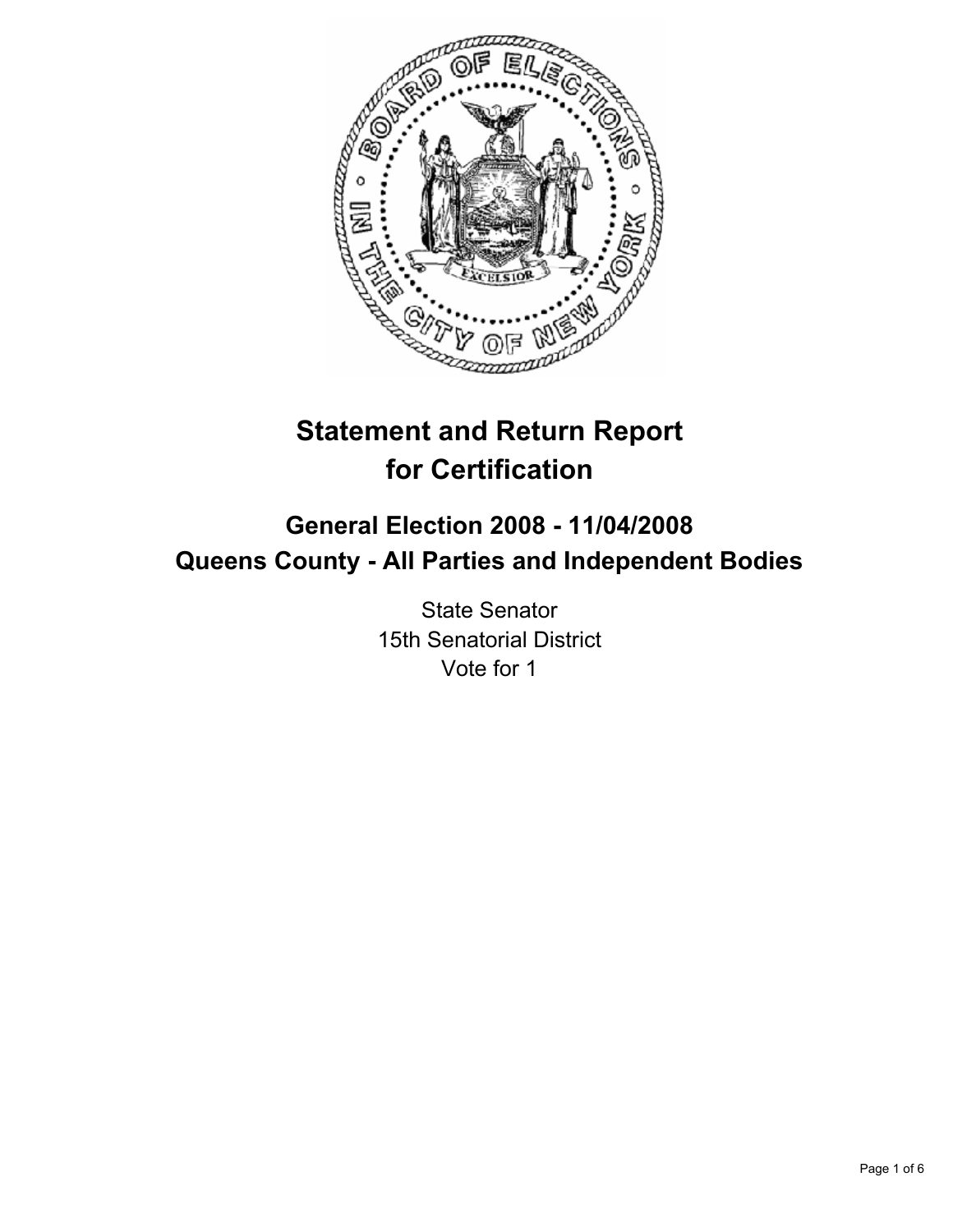

| <b>PUBLIC COUNTER</b>                   | 14,547 |
|-----------------------------------------|--------|
| <b>EMERGENCY</b>                        |        |
| ABSENTEE/MILITARY                       | 256    |
| <b>AFFIDAVIT</b>                        | 545    |
| <b>Total Ballots</b>                    | 15,382 |
| JOSEPH P ADDABBO JR. (DEMOCRATIC)       | 8,783  |
| SERPHIN R MALTESE (REPUBLICAN)          | 4.043  |
| SERPHIN R MALTESE (INDEPENDENCE)        | 229    |
| SERPHIN R MALTESE (CONSERVATIVE)        | 348    |
| JOSEPH P ADDABBO JR. (WORKING FAMILIES) | 560    |
| <b>Total Votes</b>                      | 13,963 |
| Unrecorded                              | 1.419  |

**Assembly District 25**

| PUBLIC COUNTER                          |    |
|-----------------------------------------|----|
| <b>EMERGENCY</b>                        |    |
| ABSENTEE/MILITARY                       |    |
| <b>AFFIDAVIT</b>                        |    |
| <b>Total Ballots</b>                    | 11 |
| JOSEPH P ADDABBO JR. (DEMOCRATIC)       | 5  |
| SERPHIN R MALTESE (REPUBLICAN)          |    |
| SERPHIN R MALTESE (INDEPENDENCE)        |    |
| SERPHIN R MALTESE (CONSERVATIVE)        |    |
| JOSEPH P ADDABBO JR. (WORKING FAMILIES) |    |
| <b>Total Votes</b>                      |    |
| Unrecorded                              | 5  |

| <b>PUBLIC COUNTER</b>                   | 4,005 |
|-----------------------------------------|-------|
| <b>EMERGENCY</b>                        | 6     |
| ABSENTEE/MILITARY                       | 92    |
| <b>AFFIDAVIT</b>                        | 148   |
| <b>Total Ballots</b>                    | 4,287 |
| JOSEPH P ADDABBO JR. (DEMOCRATIC)       | 2,102 |
| SERPHIN R MALTESE (REPUBLICAN)          | 1,169 |
| SERPHIN R MALTESE (INDEPENDENCE)        | 92    |
| SERPHIN R MALTESE (CONSERVATIVE)        | 124   |
| JOSEPH P ADDABBO JR. (WORKING FAMILIES) | 134   |
| <b>Total Votes</b>                      | 3,621 |
| Unrecorded                              | 666   |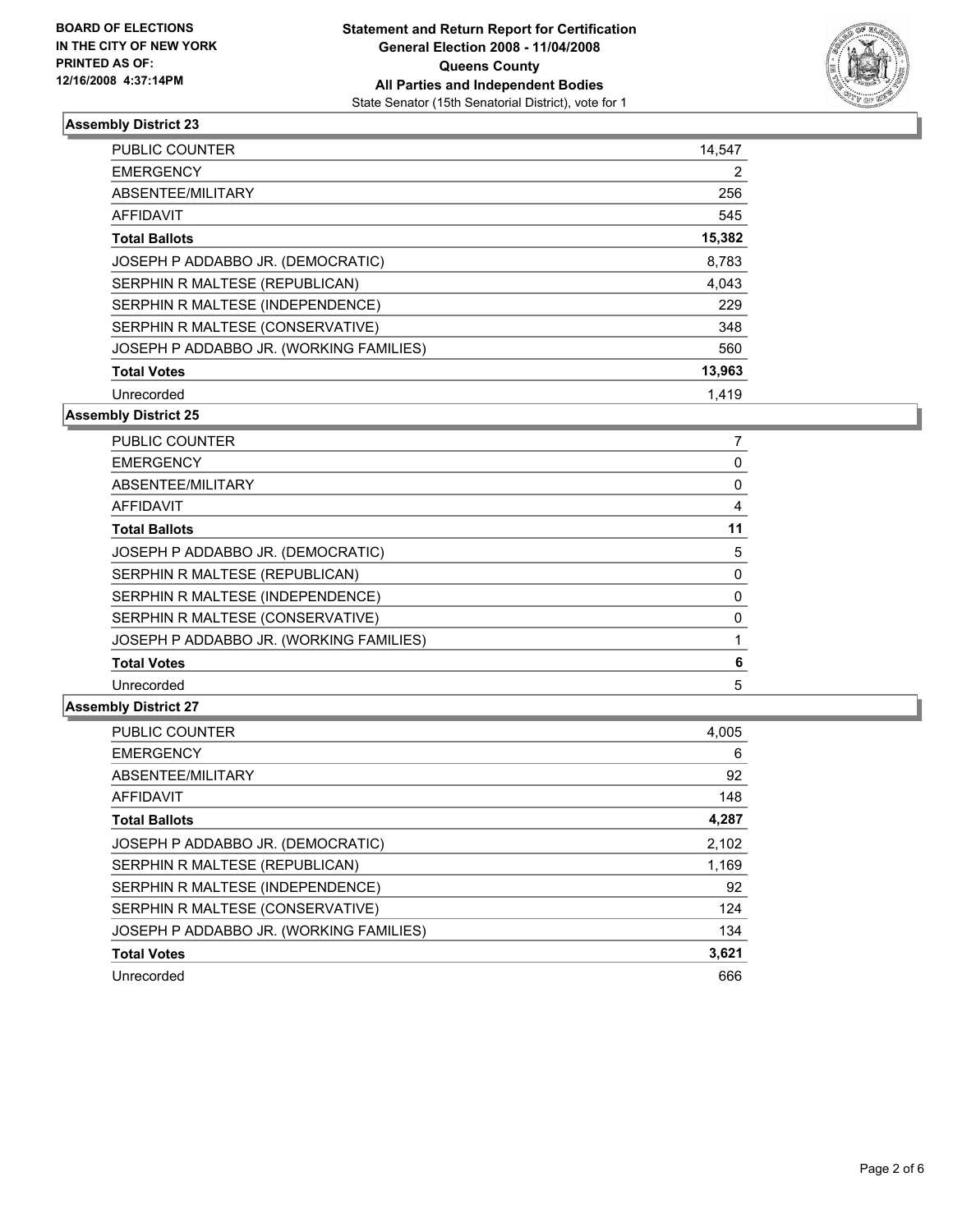

| PUBLIC COUNTER                          | 14,882 |
|-----------------------------------------|--------|
| <b>EMERGENCY</b>                        | 24     |
| ABSENTEE/MILITARY                       | 447    |
| AFFIDAVIT                               | 404    |
| <b>Total Ballots</b>                    | 15,851 |
| JOSEPH P ADDABBO JR. (DEMOCRATIC)       | 5,796  |
| SERPHIN R MALTESE (REPUBLICAN)          | 6,603  |
| SERPHIN R MALTESE (INDEPENDENCE)        | 466    |
| SERPHIN R MALTESE (CONSERVATIVE)        | 536    |
| JOSEPH P ADDABBO JR. (WORKING FAMILIES) | 376    |
| <b>Total Votes</b>                      | 13,777 |
| Unrecorded                              | 2.074  |

**Assembly District 30**

| <b>PUBLIC COUNTER</b>                   | 14,097 |
|-----------------------------------------|--------|
| <b>EMERGENCY</b>                        | 67     |
| ABSENTEE/MILITARY                       | 302    |
| <b>AFFIDAVIT</b>                        | 412    |
| <b>Total Ballots</b>                    | 14,926 |
| JOSEPH P ADDABBO JR. (DEMOCRATIC)       | 5,648  |
| SERPHIN R MALTESE (REPUBLICAN)          | 5,711  |
| SERPHIN R MALTESE (INDEPENDENCE)        | 448    |
| SERPHIN R MALTESE (CONSERVATIVE)        | 526    |
| JOSEPH P ADDABBO JR. (WORKING FAMILIES) | 322    |
| <b>Total Votes</b>                      | 12,655 |
| Unrecorded                              | 2.271  |

| PUBLIC COUNTER                          | 2,210 |
|-----------------------------------------|-------|
| <b>EMERGENCY</b>                        | 40    |
| ABSENTEE/MILITARY                       | 33    |
| <b>AFFIDAVIT</b>                        | 69    |
| <b>Total Ballots</b>                    | 2,363 |
| JOSEPH P ADDABBO JR. (DEMOCRATIC)       | 1,235 |
| SERPHIN R MALTESE (REPUBLICAN)          | 531   |
| SERPHIN R MALTESE (INDEPENDENCE)        | 25    |
| SERPHIN R MALTESE (CONSERVATIVE)        | 29    |
| JOSEPH P ADDABBO JR. (WORKING FAMILIES) | 52    |
| <b>Total Votes</b>                      | 1,872 |
| Unrecorded                              | 491   |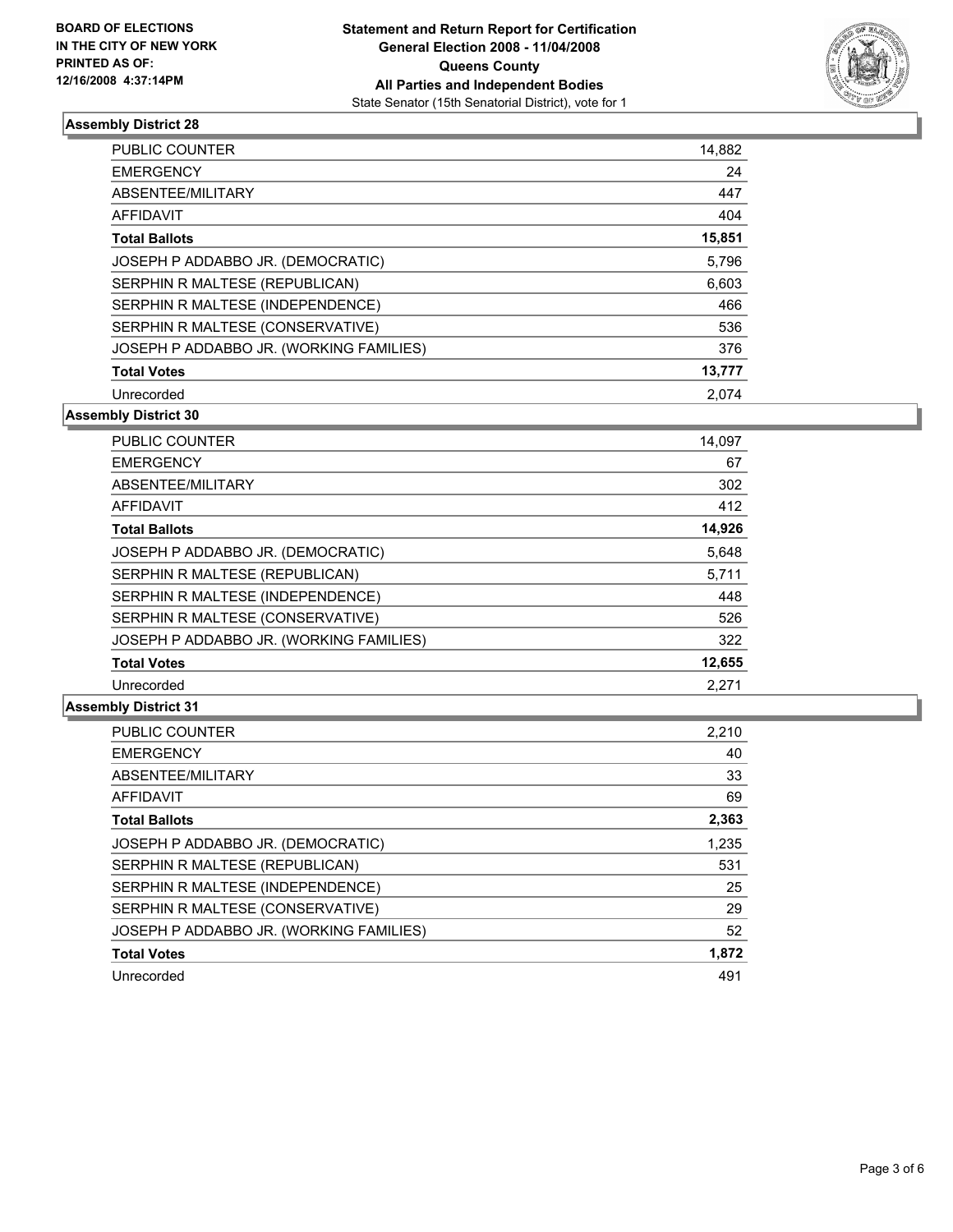

| <b>PUBLIC COUNTER</b>                   | 95  |
|-----------------------------------------|-----|
| <b>EMERGENCY</b>                        |     |
| ABSENTEE/MILITARY                       |     |
| <b>AFFIDAVIT</b>                        | 5   |
| <b>Total Ballots</b>                    | 101 |
| JOSEPH P ADDABBO JR. (DEMOCRATIC)       | 56  |
| SERPHIN R MALTESE (REPUBLICAN)          | 25  |
| SERPHIN R MALTESE (INDEPENDENCE)        |     |
| SERPHIN R MALTESE (CONSERVATIVE)        |     |
| JOSEPH P ADDABBO JR. (WORKING FAMILIES) |     |
| <b>Total Votes</b>                      | 84  |
| Unrecorded                              | 17  |

**Assembly District 35**

| <b>PUBLIC COUNTER</b>                   | 830 |
|-----------------------------------------|-----|
| <b>EMERGENCY</b>                        | 0   |
| ABSENTEE/MILITARY                       | 18  |
| <b>AFFIDAVIT</b>                        | 29  |
| <b>Total Ballots</b>                    | 885 |
| JOSEPH P ADDABBO JR. (DEMOCRATIC)       | 428 |
| SERPHIN R MALTESE (REPUBLICAN)          | 222 |
| SERPHIN R MALTESE (INDEPENDENCE)        | 16  |
| SERPHIN R MALTESE (CONSERVATIVE)        | 24  |
| JOSEPH P ADDABBO JR. (WORKING FAMILIES) | 21  |
| <b>Total Votes</b>                      | 711 |
| Unrecorded                              | 174 |

| <b>PUBLIC COUNTER</b>                   | 4,361 |
|-----------------------------------------|-------|
| <b>EMERGENCY</b>                        | 0     |
| ABSENTEE/MILITARY                       | 86    |
| <b>AFFIDAVIT</b>                        | 192   |
| <b>Total Ballots</b>                    | 4,660 |
| JOSEPH P ADDABBO JR. (DEMOCRATIC)       | 2,250 |
| SERPHIN R MALTESE (REPUBLICAN)          | 1,299 |
| SERPHIN R MALTESE (INDEPENDENCE)        | 126   |
| SERPHIN R MALTESE (CONSERVATIVE)        | 129   |
| JOSEPH P ADDABBO JR. (WORKING FAMILIES) | 112   |
| COOPER JACKSON-JOSEFSBERG (WRITE-IN)    | 2     |
| <b>Total Votes</b>                      | 3,918 |
| Unrecorded                              | 742   |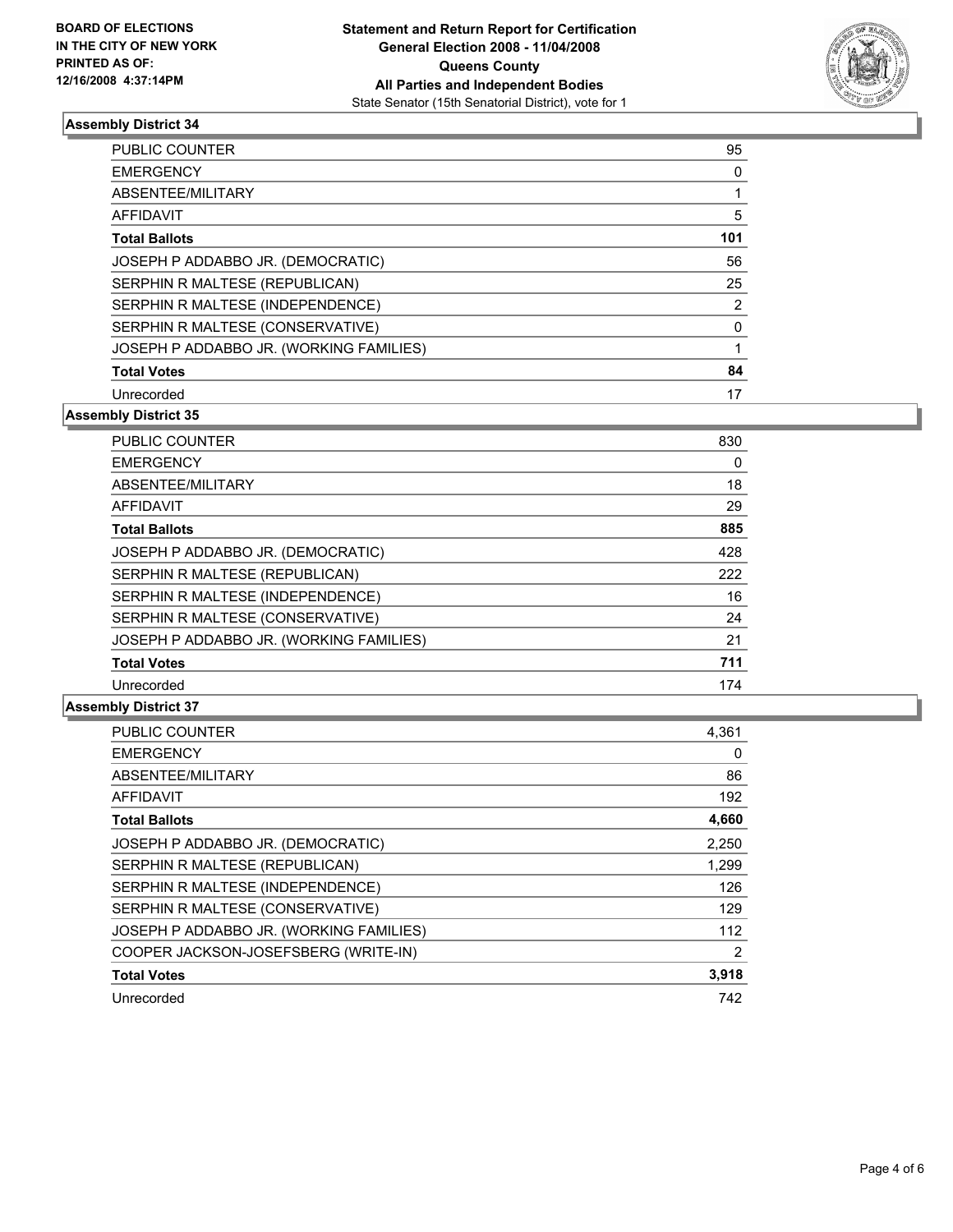

| PUBLIC COUNTER                          | 25,167 |
|-----------------------------------------|--------|
| <b>EMERGENCY</b>                        | 87     |
| ABSENTEE/MILITARY                       | 413    |
| AFFIDAVIT                               | 987    |
| <b>Total Ballots</b>                    | 26,719 |
| JOSEPH P ADDABBO JR. (DEMOCRATIC)       | 13.764 |
| SERPHIN R MALTESE (REPUBLICAN)          | 7,015  |
| SERPHIN R MALTESE (INDEPENDENCE)        | 610    |
| SERPHIN R MALTESE (CONSERVATIVE)        | 680    |
| JOSEPH P ADDABBO JR. (WORKING FAMILIES) | 656    |
| <b>Total Votes</b>                      | 22,725 |
| Unrecorded                              | 3.994  |